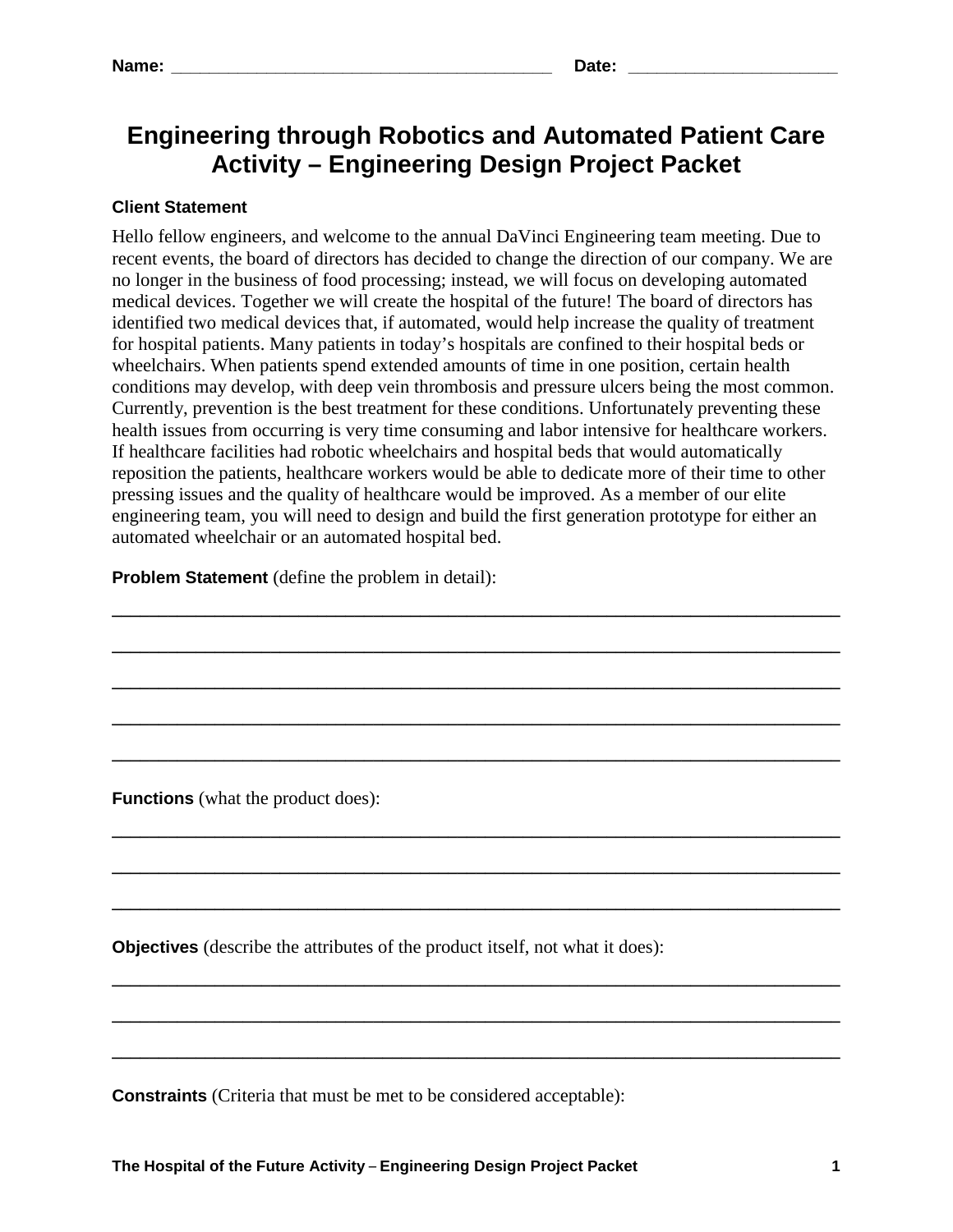#### **Background Research**

Use the internet to research: modern medical devices, pressure ulcers and deep vein thrombosis, as well as other related topics. Make sure to keep a record of relevant material and the website(s) used for research.

**\_\_\_\_\_\_\_\_\_\_\_\_\_\_\_\_\_\_\_\_\_\_\_\_\_\_\_\_\_\_\_\_\_\_\_\_\_\_\_\_\_\_\_\_\_\_\_\_\_\_\_\_\_\_\_\_\_\_\_\_\_\_\_\_\_\_\_\_\_\_\_\_\_\_\_\_\_\_**

**\_\_\_\_\_\_\_\_\_\_\_\_\_\_\_\_\_\_\_\_\_\_\_\_\_\_\_\_\_\_\_\_\_\_\_\_\_\_\_\_\_\_\_\_\_\_\_\_\_\_\_\_\_\_\_\_\_\_\_\_\_\_\_\_\_\_\_\_\_\_\_\_\_\_\_\_\_\_**

**\_\_\_\_\_\_\_\_\_\_\_\_\_\_\_\_\_\_\_\_\_\_\_\_\_\_\_\_\_\_\_\_\_\_\_\_\_\_\_\_\_\_\_\_\_\_\_\_\_\_\_\_\_\_\_\_\_\_\_\_\_\_\_\_\_\_\_\_\_\_\_\_\_\_\_\_\_\_**

#### **Design Solutions**

In the chart below (left column) sketch three design solutions. Discuss each design with your team members. Within the chart, place a check mark or notation for each identified function/objective/constraint that your design solution meets. This analysis should be used to select the best possible design solution.

| <b>Design Solutions</b> | <b>Function</b> |              |                         | Objective   |              |                         | <b>Constraint</b>       |                |              |
|-------------------------|-----------------|--------------|-------------------------|-------------|--------------|-------------------------|-------------------------|----------------|--------------|
|                         | $\mathbf{1}$    | $\mathbf{2}$ | $\overline{\mathbf{3}}$ | $\mathbf 1$ | $\mathbf{2}$ | $\overline{\mathbf{3}}$ | $\overline{\mathbf{1}}$ | $\overline{2}$ | $\mathbf{3}$ |
|                         |                 |              |                         |             |              |                         |                         |                |              |
|                         |                 |              |                         |             |              |                         |                         |                |              |
|                         |                 |              |                         |             |              |                         |                         |                |              |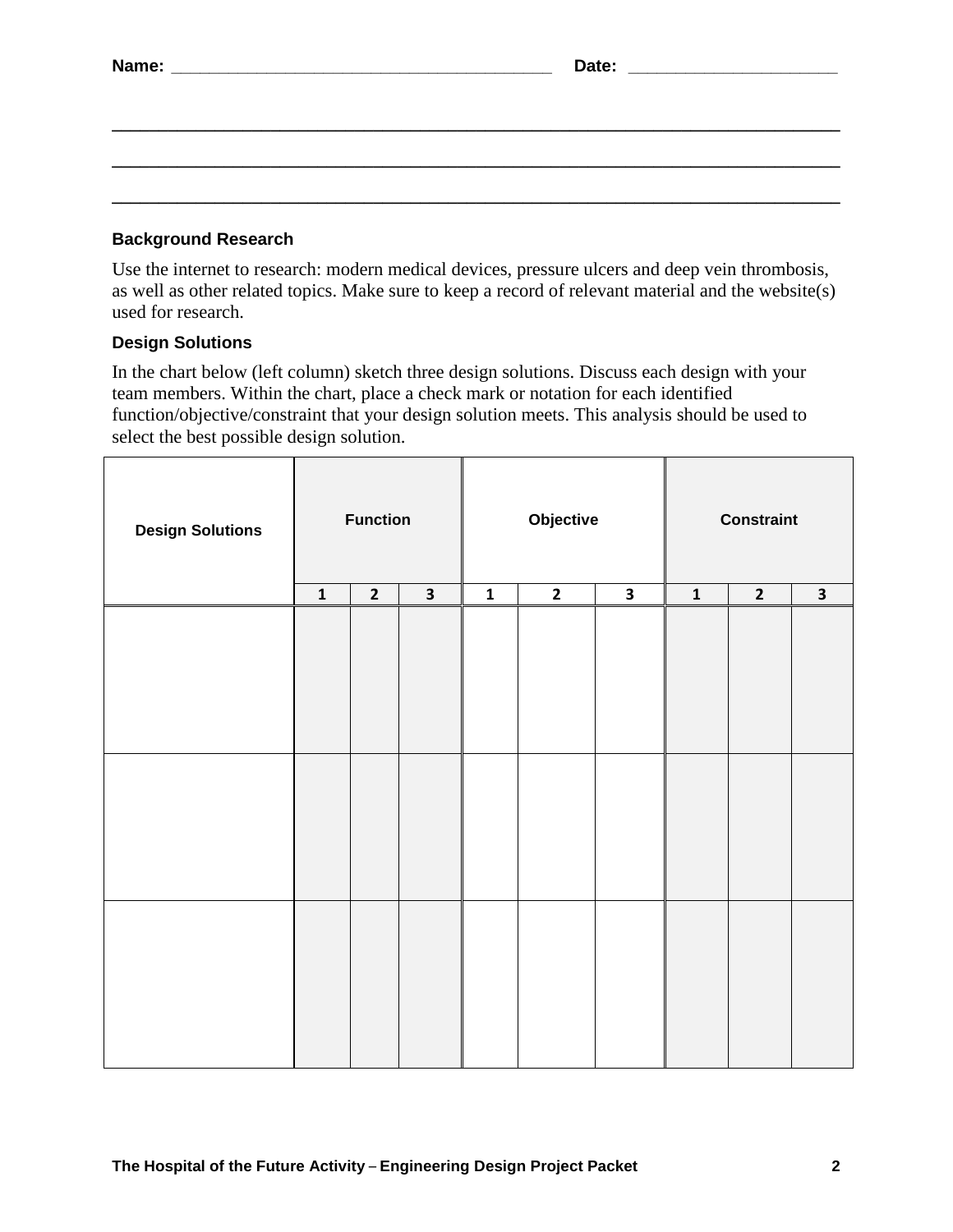| ат |  |
|----|--|
|    |  |

**Creation of Prototype** (Describe selected design and why it was chosen)

#### **Test Design**

Develop a three to four question survey to evaluate the effectiveness of your hospital bed or wheelchair design. The survey should evaluate how well your design meets the defined functions and objectives.

Then, have five people evaluate your group's medical device design.

### **Survey and Test Results**

| Survey Questions (Scale: 1-10, with $1 =$ "low" and $10 =$ "high")                                      |   | <b>Tester/Evaluator</b> |    |   |    |              |
|---------------------------------------------------------------------------------------------------------|---|-------------------------|----|---|----|--------------|
|                                                                                                         | 1 |                         | 3  | 4 | 5  | <b>Score</b> |
| How much effort would be required of the hospital staff to<br>reduce the occurrence of pressure ulcers? | 5 | 6                       | 4  | 7 | 6  | 5.6          |
| How well does the bed fit the average adult?                                                            | 9 | 8                       | 10 | 9 | 10 | 9.2          |
| How well does the bed keep the existing functions of the<br>current hospital bed?                       | 4 | 5                       | 5  | 3 | 6  | 4.6          |
| How well would this bed reduce the occurrence of pressure<br>ulcers?                                    | 7 | 8                       | 9  | 8 | 9  | 8.2          |

**Evaluation of Results** (based on test results, was your design effective? How do you know?)

**\_\_\_\_\_\_\_\_\_\_\_\_\_\_\_\_\_\_\_\_\_\_\_\_\_\_\_\_\_\_\_\_\_\_\_\_\_\_\_\_\_\_\_\_\_\_\_\_\_\_\_\_\_\_\_\_\_\_\_\_\_\_\_\_\_\_\_\_\_\_\_\_\_\_\_\_\_\_**

**\_\_\_\_\_\_\_\_\_\_\_\_\_\_\_\_\_\_\_\_\_\_\_\_\_\_\_\_\_\_\_\_\_\_\_\_\_\_\_\_\_\_\_\_\_\_\_\_\_\_\_\_\_\_\_\_\_\_\_\_\_\_\_\_\_\_\_\_\_\_\_\_\_\_\_\_\_\_**

**\_\_\_\_\_\_\_\_\_\_\_\_\_\_\_\_\_\_\_\_\_\_\_\_\_\_\_\_\_\_\_\_\_\_\_\_\_\_\_\_\_\_\_\_\_\_\_\_\_\_\_\_\_\_\_\_\_\_\_\_\_\_\_\_\_\_\_\_\_\_\_\_\_\_\_\_\_\_**

**\_\_\_\_\_\_\_\_\_\_\_\_\_\_\_\_\_\_\_\_\_\_\_\_\_\_\_\_\_\_\_\_\_\_\_\_\_\_\_\_\_\_\_\_\_\_\_\_\_\_\_\_\_\_\_\_\_\_\_\_\_\_\_\_\_\_\_\_\_\_\_\_\_\_\_\_\_\_**

**\_\_\_\_\_\_\_\_\_\_\_\_\_\_\_\_\_\_\_\_\_\_\_\_\_\_\_\_\_\_\_\_\_\_\_\_\_\_\_\_\_\_\_\_\_\_\_\_\_\_\_\_\_\_\_\_\_\_\_\_\_\_\_\_\_\_\_\_\_\_\_\_\_\_\_\_\_\_**